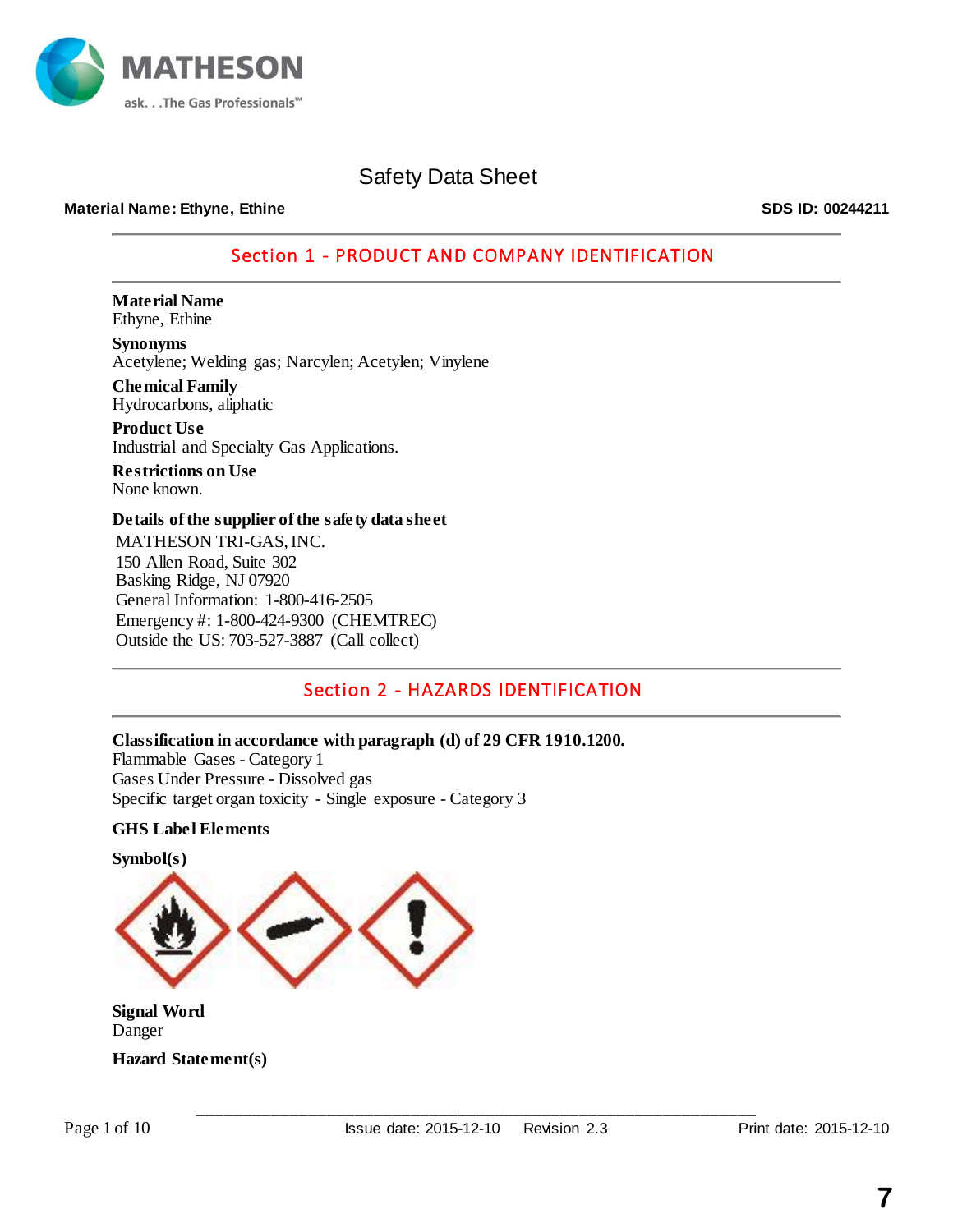

### **Material Name: Ethyne, Ethine SDS ID: 00244211**

Extremely flammable gas. Contains gas under pressure; may explode if heated. May cause drowsiness and dizziness. May displace oxygen and cause rapid suffocation.

### **Precautionary Statement(s)**

### **Prevention**

Keep away from heat, sparks, open flame, and hot surfaces - No smoking. Avoid breathing gas. Use only outdoors or in a well-ventilated area.

### **Response**

Leaking gas fire. Do not extinguish, unless leak can be stopped safely. Eliminate all ignition sources if safe to do so. IF INHALED. Remove person to fresh air and keep comfortable for breathing. Call a POISON CENTER or doctor/physician if you feel unwell.

### **Storage**

Store in a well-ventilated place. Protect from sunlight. Keep container tightly closed. Store locked up.

### **Disposal**

Dispose in accordance with all applicable regulations.

### **Other Hazards**

Rapid release of compressed gas may cause frostbite.

## Section 3 - COMPOSITION / INFORMATION ON INGREDIENTS

|         | <b>Component Name</b> | Percent |
|---------|-----------------------|---------|
| 74-86-2 | Acetylene             | w       |

### Section 4 - FIRST AID MEASURES

### **Inhalation**

If adverse effects occur, remove to uncontaminated area. Give artificial respiration if not breathing. If breathing is difficult, oxygen should be administered by qualified personnel. Get immediate medical attention.

### **Skin**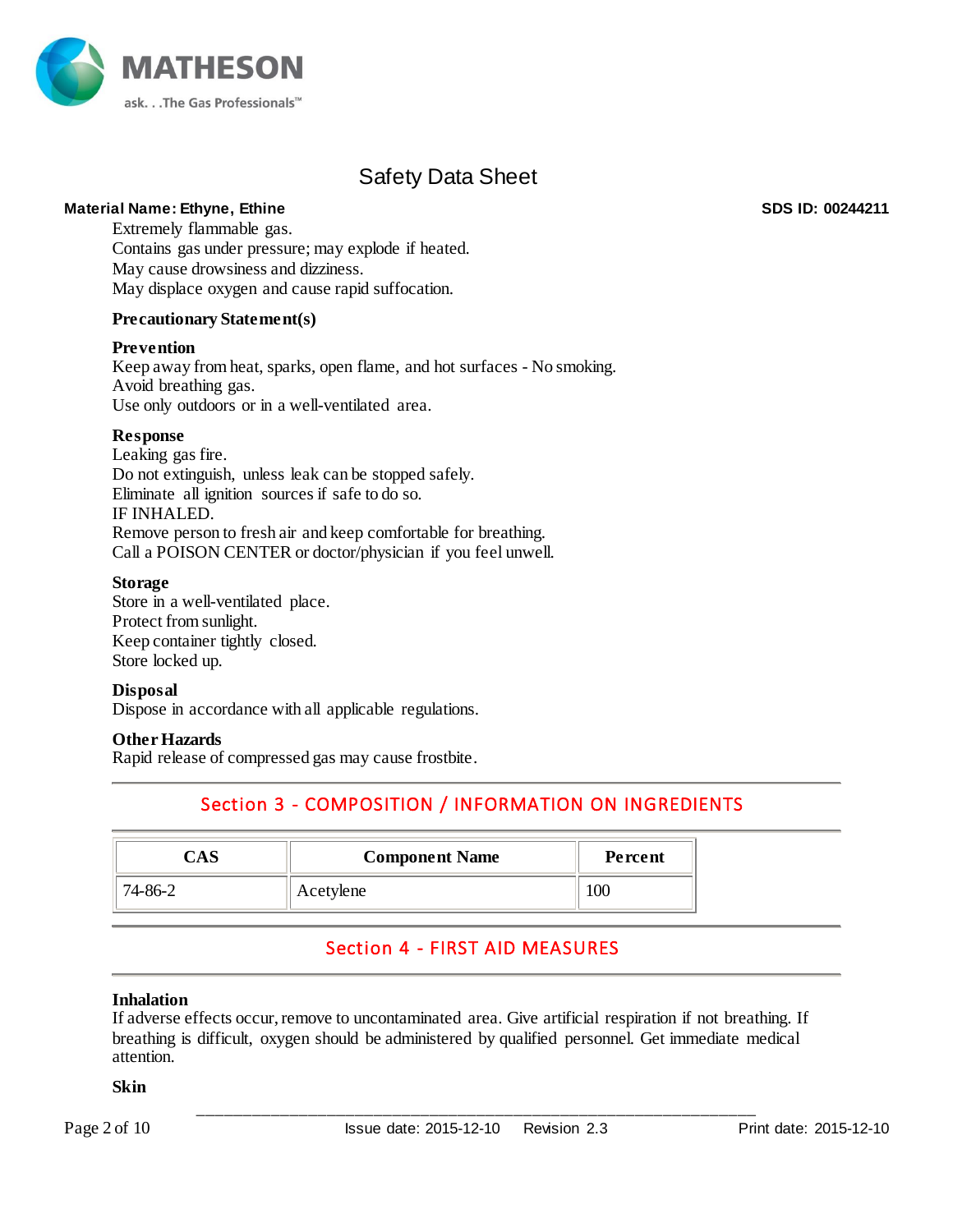

### **Material Name: Ethyne, Ethine SDS ID: 00244211**

If frostbite or freezing occur, immediately flush with plenty of lukewarm water (105-115 F; 41-46 C). DO NOT USE HOT WATER. If warm water is not available, gently wrap affected parts in blankets. Get immediate medical attention.

### **Eyes**

Flush eyes with plenty of water for at least 15 minutes. Remove contact lenses, if present and easy to do. Continue rinsing. Then get immediate medical attention.

### **Ingestion**

If swallowed, get medical attention.

### **Most Important Symptoms/Effects**

### **Acute**

frostbite, suffocation, central nervous system depression

### **Delayed**

no information on significant adverse effects.

### **Note to Physicians**

For inhalation, consider oxygen.

### Section 5 - FIRE FIGHTING MEASURES

### **Extinguishing Media**

### **Suitable Extinguishing Media**

carbon dioxide, regular dry chemical, Large fires: water spray or fog

### **Unsuitable Extinguishing Media**

None known.

### **Special Hazards Arising from the Chemical**

Severe explosion hazard. Vapor/air mixtures are explosive. Electrostatic discharges may be generated by flow or agitation resulting in ignition or explosion.

### **Hazardous Combustion Products**

Oxides of carbon

### **Fire Fighting Measures**

Move container from fire area if it can be done without risk. Cool containers with water spray until well after the fire is out. Do not direct water at source of leak or safety devices; icing may occur. For fires in cargo or storage area:Cool containers with water from unmanned hose holder or monitor nozzles until well after fire is out. If this is impossible then take the following precautions: Keep unnecessary people away, isolate hazard area and deny entry. Let the fire burn. Withdraw immediately in case of rising sound from venting safety device or any discoloration of tanks due to fire. For tank, rail car or tank truck: Stop leak if possible without personal risk. Let burn unless leak can be stopped immediately. Evacuation radius: 1600 meters (1 mile). For smaller tanks or cylinders, extinguish and isolate from other flammables. Do not attempt to extinguish fire unless flow of material can be stopped first. Flood with fine water spray. Apply water from a protected location or from a safe distance. Consider downwind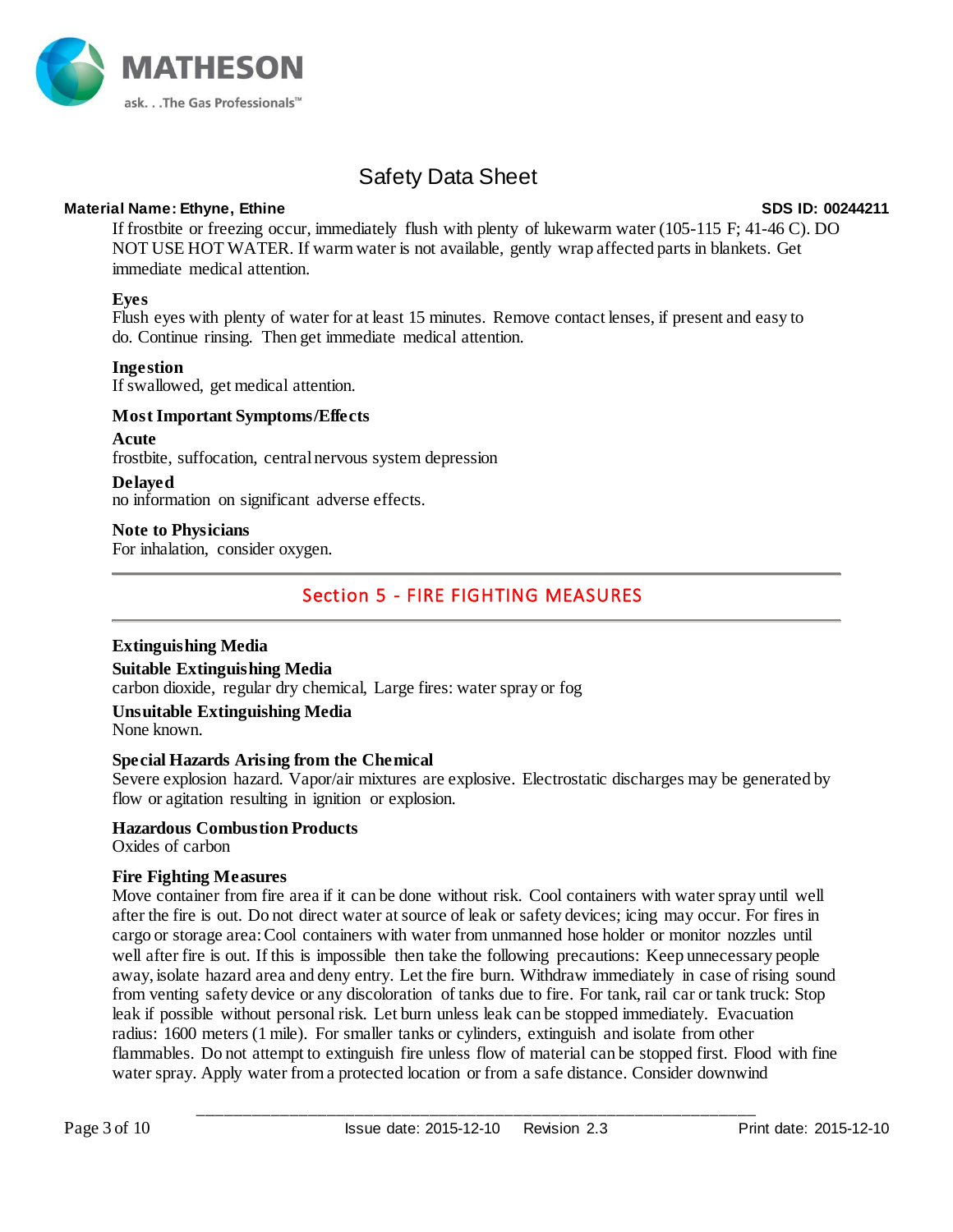

### **Material Name: Ethyne, Ethine SDS ID: 00244211**

evacuation if material is leaking. Stay upwind and keep out of low areas. Avoid inhalation of material or combustion by-products.

### **Special Protective Equipment and Precautions for Firefighters**

Wear full protective fire fighting gear including self contained breathing apparatus (SCBA) for protection against possible exposure.

### Section 6 - ACCIDENTAL RELEASE MEASURES

### **Personal Precautions, Protective Equipment and Emergency Procedures**

Wear personal protective clothing and equipment, see Section 8.

### **Methods and Materials for Containment and Cleaning Up**

Keep unnecessary people away, isolate hazard area and deny entry. Remove sources of ignition. Stop leak if possible without personal risk. All equipment used when handling the product must be grounded. Do not touch or walk through spilled material. Use water spray to reduce vapors or divert vapor cloud drift. Do not direct water at spill or source of leak. Ventilate closed spaces before entering.

### Section 7 - HANDLING AND STORAGE

### **Precautions for Safe Handling**

Keep away from heat, sparks, open flame, and hot surfaces - No smoking. Avoid breathing dust/fume/gas/mist/vapors/spray. Use only outdoors or in a well-ventilated area. Wash hands thoroughly after handling. Dissipate static electricity during transfer by earthing (grounding and bonding) containers and equipment.

### **Conditions for Safe Storage, Including any Incompatibilities**

Store in a well-ventilated place. Protect from sunlight. Keep container tightly closed.

Store locked up.

Store and handle in accordance with all current regulations and standards. Protect from physical damage. Store outside or in a detached building. Store in a cool, dry place. Keep container tightly closed. Store in a well-ventilated area. Avoid heat, flames, sparks and other sources of ignition. Grounding and bonding required. Secure to prevent tipping. Store in a tightly closed container. Protect from sunlight. Keep locked up. Keep separated from incompatible substances.

### **Incompatible Materials**

metals, halogens, oxidizing materials, metal carbide, reducing agents, halo carbons

### Section 8 - EXPOSURE CONTROLS / PERSONAL PROTECTION

### **Component Exposure Limits**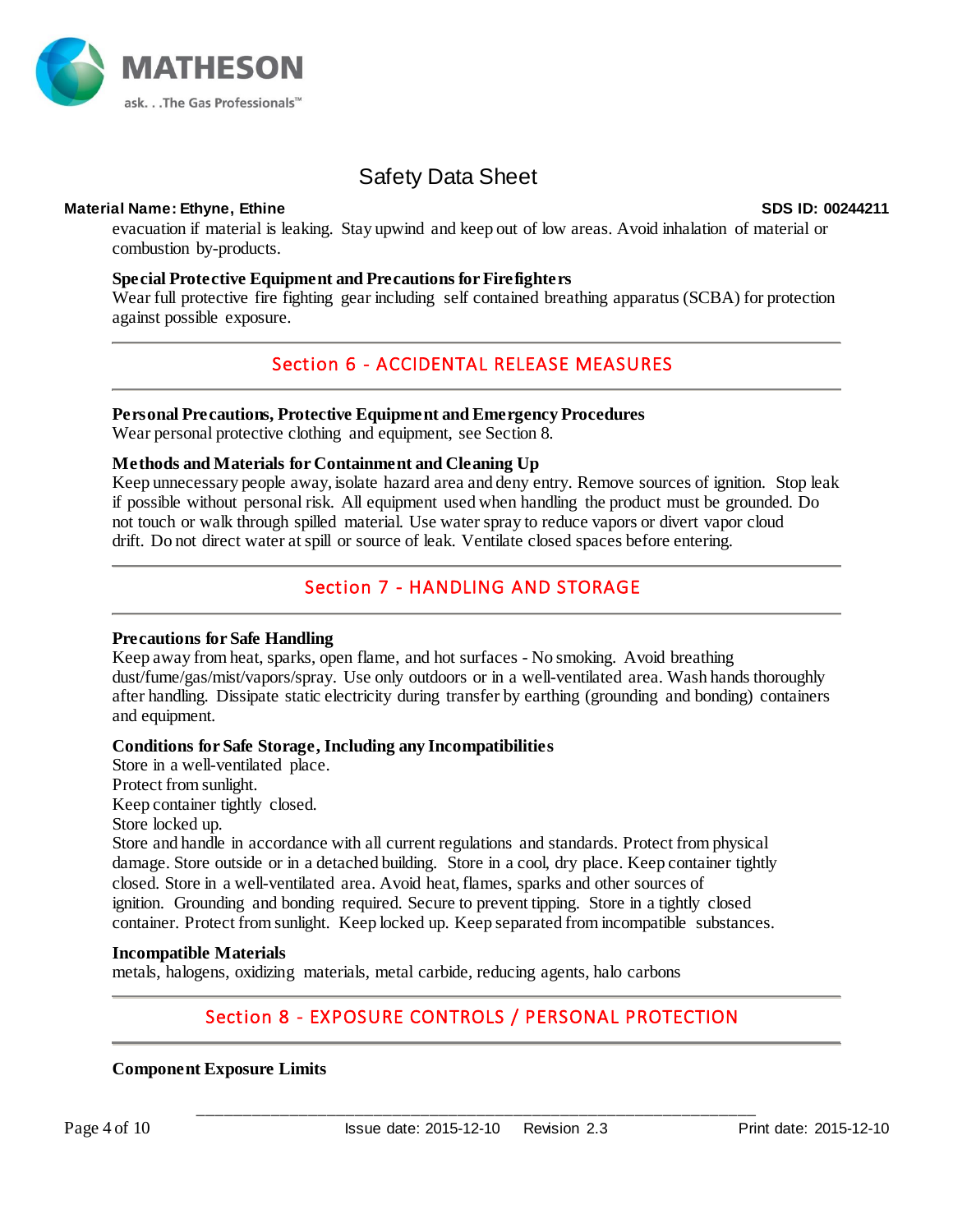

### **Material Name: Ethyne, Ethine SDS ID: 00244211**

| Acetylene   $74-86-2$ |                                                 |
|-----------------------|-------------------------------------------------|
|                       | ACGIH: (See Appendix F: Minimal Oxygen Content) |
|                       | NIOSH: 2500 ppm Ceiling; 2662 mg/m3 Ceiling     |

### **EU - Occupational Exposure (98/24/EC) - Binding Biological Limit Values and Health Surveillance Measures**

There are no biological limit values for any of this product's components.

### **ACGIH - Threshold Limit Values - Biological Exposure Indices (BEI)**

There are no biological limit values for any of this product's components.

#### **Engineering Controls**

Ventilation equipment should be explosion-resistant if explosive concentrations of material are present. Provide local exhaust ventilation system. Ensure compliance with applicable exposure limits.

### **Individual Protection Measures, such as Personal Protective Equipment**

#### **Eye/face protection**

For the gas: Eye protection not required, but recommended. Provide an emergency eye wash fountain and quick drench shower in the immediate work area.

#### **Skin Protection**

For the gas: Protective clothing is not required.

### **Respiratory Protection**

Under conditions of frequent use or heavy exposure, respiratory protection may be needed. Respiratory protection is ranked in order from minimum to maximum. Consider warning properties before use. Any supplied-air respirator with a full facepiece that is operated in a pressure-demand or other positivepressure mode in combination with an auxiliary self-contained breathing apparatus operated in pressuredemand or other positive-pressure mode. Any self-contained breathing apparatus that has a full facepiece and is operated in a pressure-demand or other positive-pressure mode.

#### **Glove Recommendations**

For the gas: Protective gloves are not required, but recommended.

### Section 9 - PHYSICAL AND CHEMICAL PROPERTIES

| Appearance          | colorless gas           |                              | gas           |  |
|---------------------|-------------------------|------------------------------|---------------|--|
| Odor                | sweet odor, garlic odor | Color                        | colorless     |  |
| Odor Threshold      | Not available           | pH                           | Not available |  |
| Melting Point       | Not available           | Boiling Point                | Not available |  |
| Freezing point      | Not available           | <b>Evaporation Rate</b>      | Not available |  |
| Boiling Point Range | Not available           | Flammability<br>(solid, gas) | Flammable gas |  |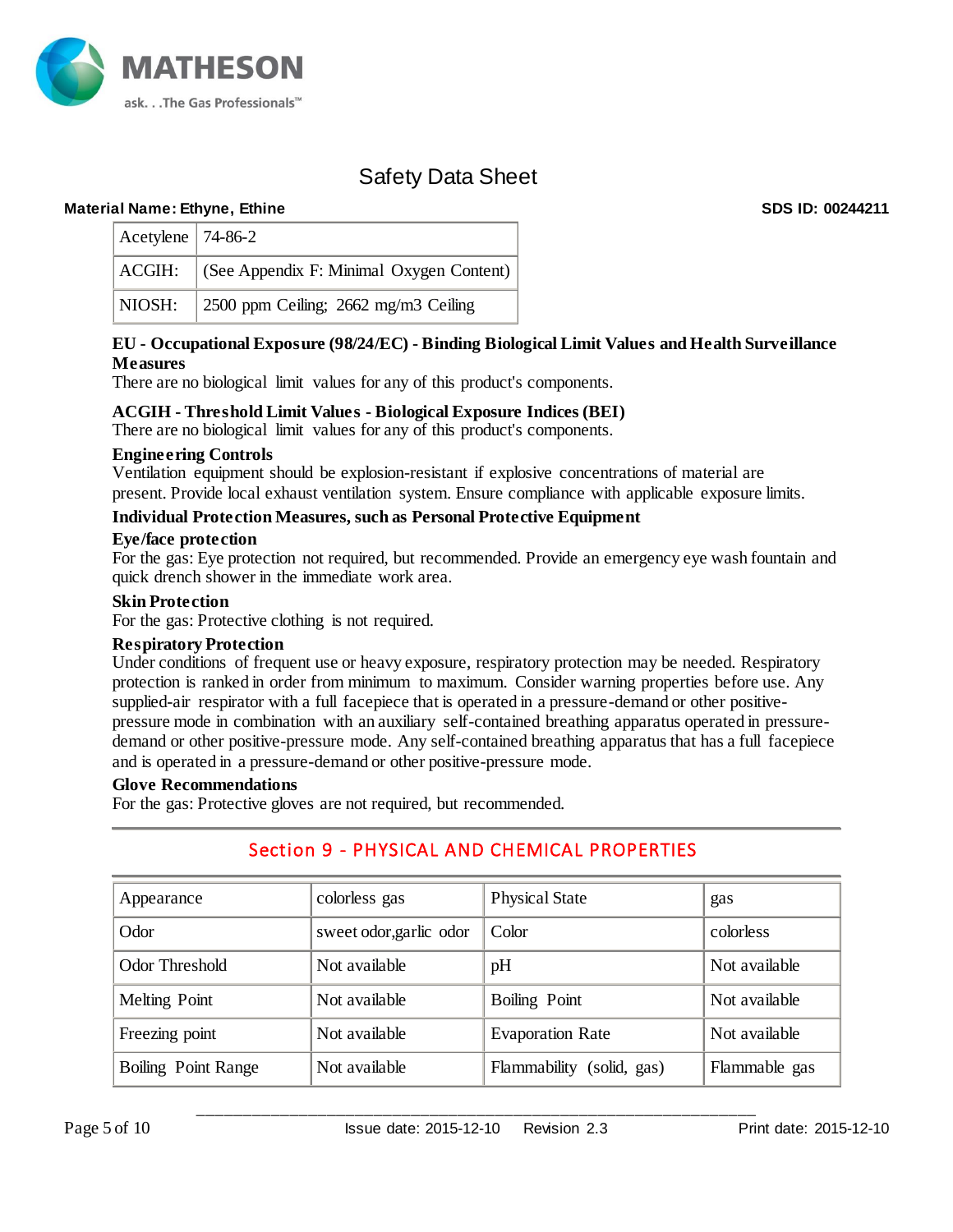

### **Material Name: Ethyne, Ethine SDS ID: 00244211**

| Autoignition                            | 305 °C (581 °F)                                    | <b>Flash Point</b>                         | (Flammable gas)                      |
|-----------------------------------------|----------------------------------------------------|--------------------------------------------|--------------------------------------|
| Lower Explosive Limit                   | 2.5 %                                              | Decomposition                              | Not available                        |
| <b>Upper Explosive Limit</b>            | 100 %                                              | Vapor Pressure                             | 760 mmHg at -84<br>$\rm ^{\circ}C$   |
| Vapor Density $(air=1)$                 | 0.9                                                | Specific Gravity (water=1)                 | Not available                        |
| Water Solubility                        | 0.94 % (@ 25 °C)                                   | Partition coefficient: n-<br>octanol/water | Not available                        |
| Viscosity                               | 0.01cp                                             | Solubility (Other)                         | Not available                        |
| <b>Bioconcentration Factor</b><br>(BCF) | 3.48                                               | Density                                    | 1.1747 $g/L$ at 0<br>$\rm ^{\circ}C$ |
| Henry's Law Constant                    | $0.0217$ atm-m3/mole<br>at 25 $\mathrm{^{\circ}C}$ | Log KOW                                    | 0.37                                 |
| Physical Form                           | gas                                                | Sublimation                                | $-84$ °C ( $-119$ °F)                |
| Molecular Formula                       | $H-C-C-H$                                          | Molecular Weight                           | 26.04                                |

### **Solvent Solubility**

### **Soluble**

acetone, Benzene, chloroform, ether

### Section 10 - STABILITY AND REACTIVITY

### **Reactivity**

May decompose on contact with heat.

### **Chemical Stability**

May decompose violently on heating. May explode when heated. In its gaseous state, may decompose explosively at elevated pressure.

### **Possibility of Hazardous Reactions**

Polymerizes with evolution of heat. Avoid contact with curing agents, accelerators, and/or initiators.

### **Conditions to Avoid**

Avoid heat, flames, sparks and other sources of ignition. Containers may rupture or explode if exposed to heat.

### **Incompatible Materials**

metals, halogens, oxidizing materials, metal carbide, reducing agents, halo carbons

### **Hazardous decomposition products**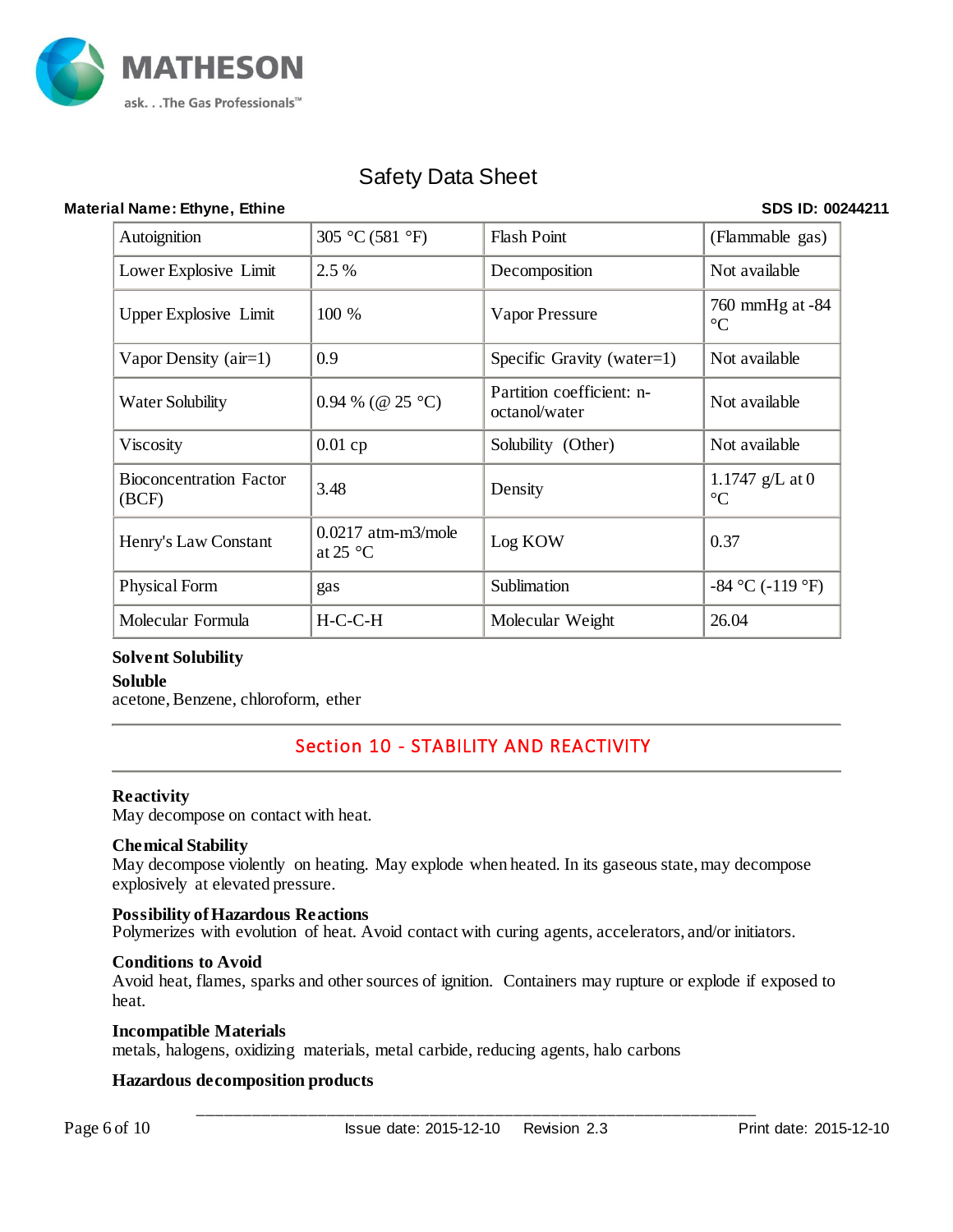

### **Material Name: Ethyne, Ethine SDS ID: 00244211**

Oxides of carbon

### Section 11 - TOXICOLOGICAL INFORMATION

### **Information on Likely Routes of Exposure**

#### **Inhalation**

nausea, vomiting, chest pain, wheezing, headache, drowsiness, dizziness, loss of coordination, bluish skin color, suffocation, lung congestion, coma

**Skin Contact** rash **Eye Contact**

irritation

**Acute and Chronic Toxicity**

**Component Analysis - LD50/LC50** The components of this material have been reviewed in various sources and no selected endpoints have been identified

**Immediate Effects** frostbite, suffocation, central nervous system depression

### **Delayed Effects**

no information on significant adverse effects.

**Irritation/Corrosivity Data** No animal testing data available for skin or eyes.

**Respiratory Sensitization** No data available.

**Dermal Sensitization** No data available.

**Component Carcinogenicity** None of this product's components are listed by ACGIH, IARC, NTP, DFG or OSHA

**Germ Cell Mutagenicity** No data available.

**Tumorigenic Data** No data available

#### **Reproductive Toxicity** No data available.

**Specific Target Organ Toxicity - Single Exposure** central nervous system

**Specific Target Organ Toxicity - Repeated Exposure**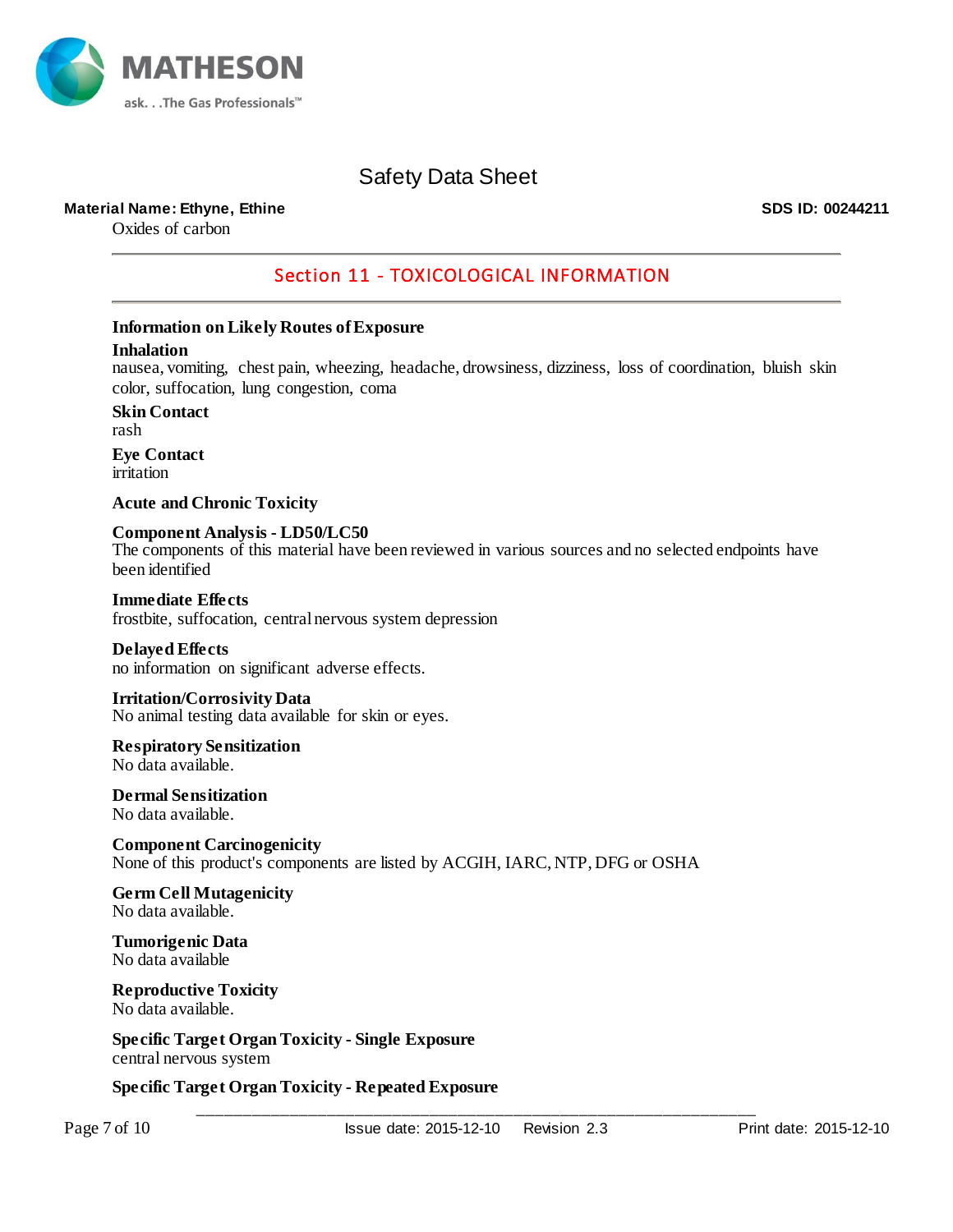

### **Material Name: Ethyne, Ethine SDS ID: 00244211**

No target organs identified.

# **Aspiration hazard**

Not applicable.

**Medical Conditions Aggravated by Exposure** None known.

### **Additional Data**

Stimulants such as epinephrine may induce ventricular fibrillation.

### Section 12 - ECOLOGICAL INFORMATION

**Component Analysis - Aquatic Toxicity** No LOLI ecotoxicity data are available for this product's components

**Persistence and Degradability** No data available.

**Bioaccumulative Potential** No data available.

**Mobility** No data available.

### Section 13 - DISPOSAL CONSIDERATIONS

### **Disposal Methods**

Dispose in accordance with all applicable regulations. Subject to disposal regulations: U.S. EPA 40 CFR 262. Hazardous Waste Number(s):D001. D003.

### **Component Waste Numbers**

The U.S. EPA has not published waste numbers for this product's components

### Section 14 - TRANSPORT INFORMATION

US DOT Information: Shipping Name:Acetylene, dissolved Hazard Class: 2.1 UN/NA #: UN1001 Required Label(s): 2.1

IMDG Information: Shipping Name:Acetylene, dissolved Hazard Class: 2.1

Page 8 of 10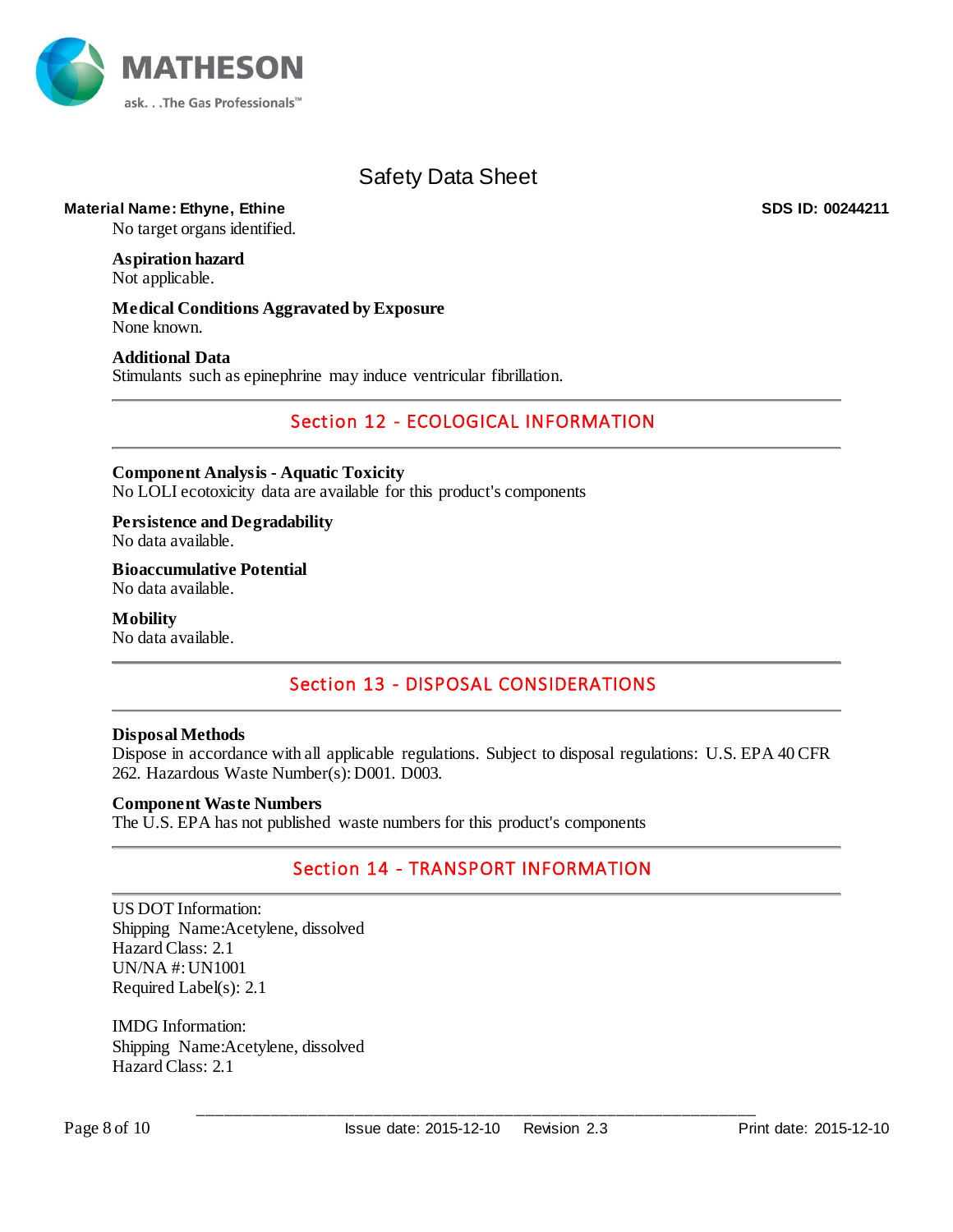

### **Material Name: Ethyne, Ethine SDS ID: 00244211**

UN#: UN1001 Required Label(s): 2.1

### Section 15 - REGULATORY INFORMATION

### **U.S. Federal Regulations**

None of this products components are listed under SARA Sections 302/304 (40 CFR 355 Appendix A), SARA Section 313 (40 CFR 372.65), CERCLA (40 CFR 302.4), TSCA 12(b), or require an OSHA process safety plan.

### **SARA Section 311/312 (40 CFR 370 Subparts B and C)**

Acute Health: Yes Chronic Health: No Fire: Yes Pressure: Yes Reactivity: Yes

### **U.S. State Regulations**

The following components appear on one or more of the following state hazardous substances lists:

| $\mathsf{Component}$ $\mathsf{CAS}$ |                                   |  | CA MA MN NJ PA |  |  |  |
|-------------------------------------|-----------------------------------|--|----------------|--|--|--|
| $ $ Acetylene                       | $74-86-2$ Yes Yes Yes Yes Yes Yes |  |                |  |  |  |

#### **Not listed under California Proposition 65**

### **Canadian WHMIS Ingredient Disclosure List (IDL)**

The components of this product are either not listed on the IDL or are present below the threshold limit listed on the IDL.

#### **WHMIS Classification** ABF

### **Component Analysis - Inventory**

Acetylene (74-86-2)

| $\overline{\overline{\mathsf{U}}}\mathsf{S}$ | <b>CA</b>                    | EU |  | $JP -$<br>$AU$ PH $\Big _{\text{ENCS}}^{31}$ | $JP -$<br><b>ISHL</b> | ' KR -<br><b>KECI/KECL</b> | $KR -$<br><b>TCCA</b> | <b>CN</b> | <b>NZ</b> | $\vert$ MX $\vert$ TW |  |
|----------------------------------------------|------------------------------|----|--|----------------------------------------------|-----------------------|----------------------------|-----------------------|-----------|-----------|-----------------------|--|
|                                              | Yes  DSL  EIN  Yes  Yes  Yes |    |  |                                              | N <sub>0</sub>        | Yes                        | N <sub>0</sub>        |           |           | Yes   Yes   Yes   Yes |  |

### Section 16 - OTHER INFORMATION

### **NFPA Ratings**

Health: 3 Fire: 4 Reactivity: 3 Hazard Scale:  $0 =$ Minimal  $1 =$  Slight  $2 =$  Moderate  $3 =$  Serious  $4 =$  Severe

### **Summary of Changes**

Updated: 05/01/2015

### **Key / Legend**